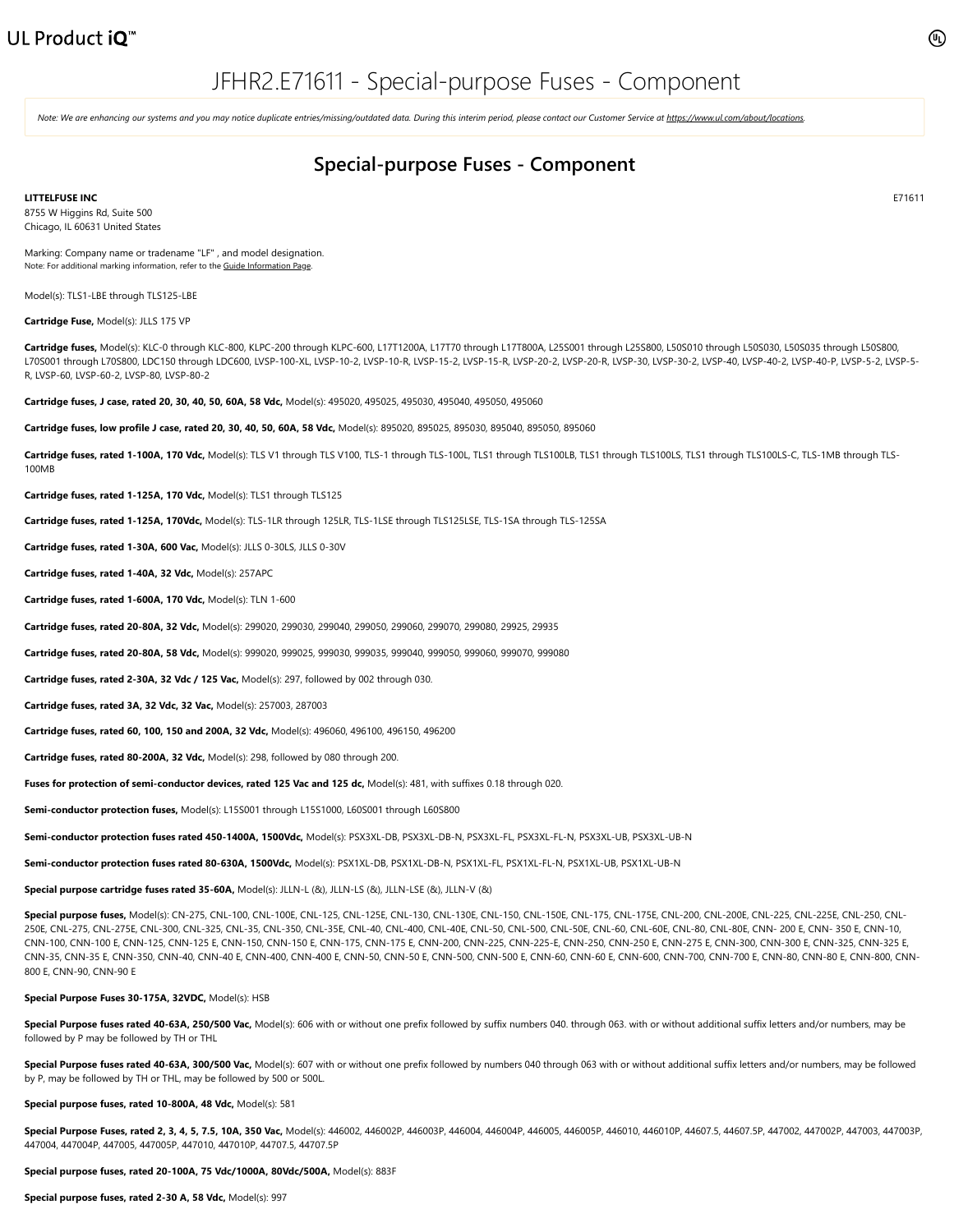**Special Purpose Fuses, rated 3A, 140 Vac,** Model(s): 446003

**Special purpose fuses, rated 450-1250A, 700Vac/600Vdc, 1400A, 700Vac/600Vdc, 1500-1800A,650Vac/500Vdc, 2000A, 600Vac/500Vdc, 2250A, 550Vac/450Vdc,** Model(s): PSR033DL, PSR033DS, PSR033FL, PSR033FL H, PSR033FS, PSR033FS H, PSR033UL, PSR033US

**Special purpose fuses, rated 50-60A, 480 Vac,** Model(s): SLC-BD

**Special purpose fuses, rated 60-100A,** Model(s): 881+

**Special purpose fuses, rated 60-100A, 75 Vdc,** Model(s): 880+, 881F+

**Special Purpose Fuses, type MIDI,** Model(s): 498, followed by 040 through 100, may be followed by M, MXT or MXT-CN.

**Special purpose semi-conductor protection fuses, rated 1000A, 700Vac/400Vdc,** Model(s): L070SQ33FL1000

**Special purpose semi-conductor protection fuses, rated 1000A, 700Vac/500Vdc,** Model(s): L070SQ32FL1000

**Special purpose semi-conductor protection fuses, rated 1100A, 700Vac/400Vdc,** Model(s): L070SQ33FL1100

**Special purpose semi-conductor protection fuses, rated 1100A, 700Vac/500Vdc,** Model(s): L070SQ32FL1100

**Special purpose semi-conductor protection fuses, rated 1250A, 700Vac/400Vdc,** Model(s): L070SQ33FL1250

**Special purpose semi-conductor protection fuses, rated 1400A, 700Vac/400Vdc,** Model(s): L070SQ33FL1400

**Special purpose semi-conductor protection fuses, rated 1500A, 600Vac/400Vdc,** Model(s): L060SQ33FL1500

**Special purpose semi-conductor protection fuses, rated 1600A, 600Vac/400Vdc,** Model(s): L060SQ33FL1600

Special purpose semi-conductor protection fuses, rated 160-450A, 1300Vac/1000Vdc, 500-550A, 1200Vac/900Vdc, 630A, 1100Vac/900Vdc, Model(s): PSR071DL, PSR071FL, PSR071FS, PSR071UL

**Special purpose semi-conductor protection fuses, rated 1800A, 600Vac/400Vdc,** Model(s): L060SQ33FL1800

**Special purpose semi-conductor protection fuses, rated 200-800A, 700Vac/600Vdc,** Model(s): PSR031DL

Special Purpose Semi-Conductor Protection Fuses, Rated 200-800A, 700Vac/600Vdc, Model(s): PSR031DS, PSR031FL, PSR031FS, PSR031UL, PSR031US

**Special purpose semi-conductor protection fuses, rated 2-30A, 58 Vdc,** Model(s): 891

**Special purpose semi-conductor protection fuses, rated 250-630A, 1300Vac/1000Vdc, 700-800A, 1200Vac, 900-1000A, 900Vac,** Model(s): PSR072DL, PSR072FL, PSR072FS, PSR072UL

**Special purpose semi-conductor protection fuses, rated 250A, 700Vac/500Vdc,** Model(s): L070SQ30FL0250

**Special purpose semi-conductor protection fuses, rated 315-700A, 1300Vac/1000Vdc, 800A, 1300Vac, 900-1100A, 1050Vac, 1250-1400A, 1000Vac,** Model(s): PSR073DL, PSR073FL, PSR073FS, PSR073UL

**Special purpose semi-conductor protection fuses, rated 315A, 700Vac/500Vdc,** Model(s): L070SQ30FL0315

**Special purpose semi-conductor protection fuses, rated 350A, 700Vac/500Vdc,** Model(s): L070SQ30FL0350

**Special purpose semi-conductor protection fuses, rated 35-800A, 500Vac/500Vdc,** Model(s): L50QS

**Special purpose semi-conductor protection fuses, rated 35-800A, 700Vac/700Vdc,** Model(s): L70QS

**Special purpose semi-conductor protection fuses, rated 35-800A, 750Vdc,** Model(s): L75QS

Special purpose semi-conductor protection fuses, rated 400-1100A, 700Vac/600Vdc, 1250-1500A, 500Vac/450Vdc, Model(s): PSR032DL, PSR032DL, PSR032FS, PSR032UL, PSR032UL, PSR032UL, PSR032US

**Special purpose semi-conductor protection fuses, rated 400-1100A, 700Vac/600Vdc, 1250-1500A, 500Vac/450Vdcc,** Model(s): PSR032DS

**Special purpose semi-conductor protection fuses, rated 400A, 700Vac/500Vdc,** Model(s): L070SQ30FL0400

Special Purpose Semi-Conductor Protection Fuses, rated 40-550A, 700Vac/600Vdc, 630A, 700Vac/550Vdc, Model(s): PSR030DL, PSR030DS, PSR030FL, PSR030FS, PSR030UL, PSR030UL, PSR030US

**Special purpose semi-conductor protection fuses, rated 450A, 600Vdc,** Model(s): L125SQ71FL0450

**Special purpose semi-conductor protection fuses, rated 450A, 700Vac/500Vdc,** Model(s): L070SQ30FL0450

**Special purpose semi-conductor protection fuses, rated 500A, 700Vac/500Vdc,** Model(s): L070SQ30FL0500

Special Purpose Semi-Conductor Protection Fuses, rated 50-315A, 1300Vac/1000Vdc, 350-400A, 1200Vac/900Vdc, Model(s): PSR070DL, PSR070FL, PSR070FS, PSR070UL

**Special purpose semi-conductor protection fuses, rated 550A, 700Vac/500Vdc,** Model(s): L070SQ30FL0550

**Special purpose semi-conductor protection fuses, rated 630A, 700Vac/400Vdc,** Model(s): L070SQ33FL0630

**Special purpose semi-conductor protection fuses, rated 630A, 700Vac/500Vdc,** Model(s): L070SQ32FL0630

**Special purpose semi-conductor protection fuses, rated 700A, 700Vac/400Vdc,** Model(s): L070SQ33FL0700

**Special purpose semi-conductor protection fuses, rated 700A, 700Vac/500Vdc,** Model(s): L070SQ32FL0700

**Special purpose semi-conductor protection fuses, rated 800A, 700Vac/400Vdc,** Model(s): L070SQ33FL0800

**Special purpose semi-conductor protection fuses, rated 800A, 700Vac/500Vdc,** Model(s): L070SQ32FL0800

**Special purpose semi-conductor protection fuses, rated 900A, 600Vac/550Vdc,** Model(s): PSR031DS